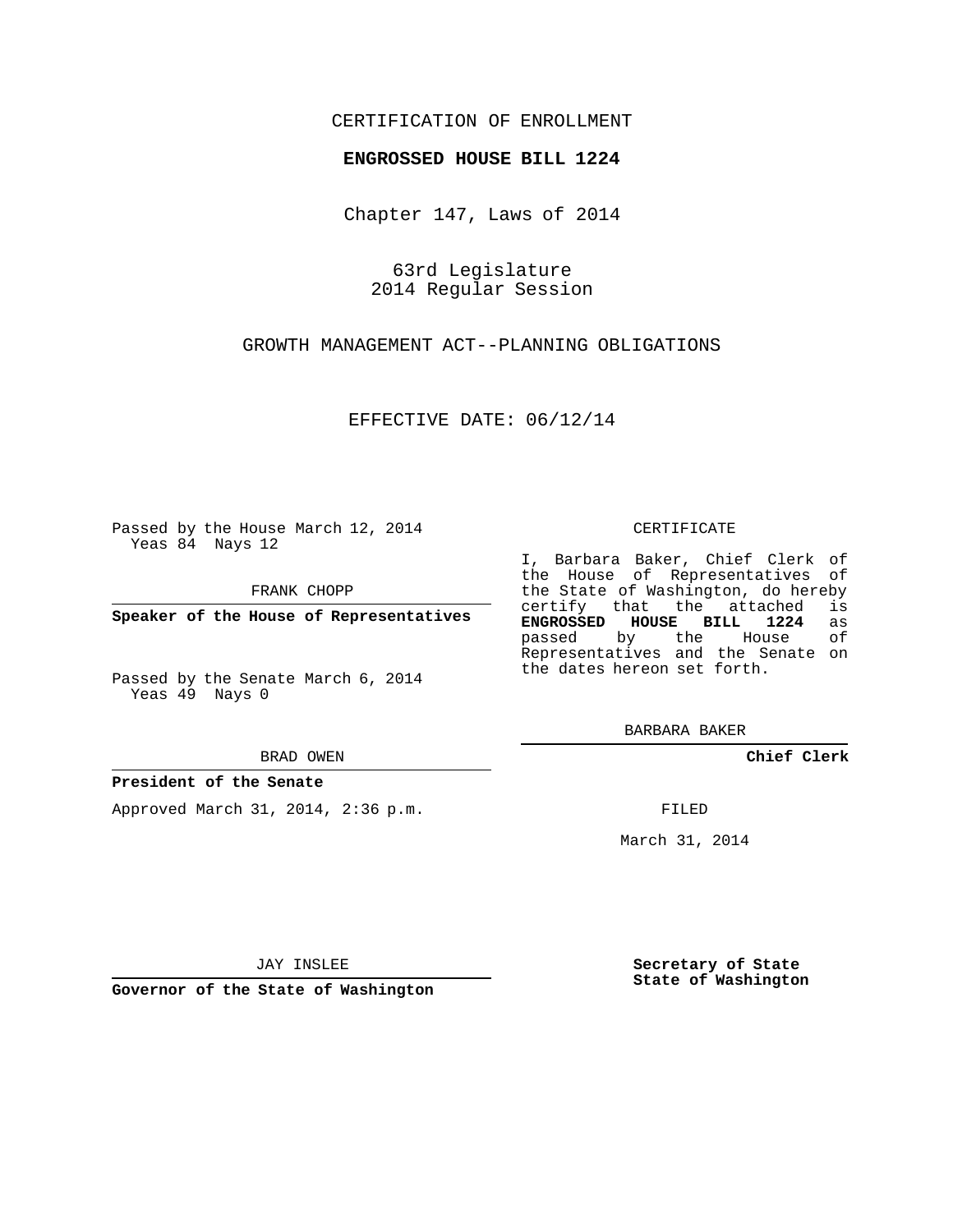## **ENGROSSED HOUSE BILL 1224** \_\_\_\_\_\_\_\_\_\_\_\_\_\_\_\_\_\_\_\_\_\_\_\_\_\_\_\_\_\_\_\_\_\_\_\_\_\_\_\_\_\_\_\_\_

\_\_\_\_\_\_\_\_\_\_\_\_\_\_\_\_\_\_\_\_\_\_\_\_\_\_\_\_\_\_\_\_\_\_\_\_\_\_\_\_\_\_\_\_\_

AS AMENDED BY THE SENATE

Passed Legislature - 2014 Regular Session

| State of Washington |                                            | 63rd Legislature                                                     | 2014 Regular Session |
|---------------------|--------------------------------------------|----------------------------------------------------------------------|----------------------|
|                     | By Representatives Kretz, Takko, and Short |                                                                      |                      |
|                     |                                            | Read first time 01/21/13. Referred to Committee on Local Government. |                      |

 AN ACT Relating to providing a process for county legislative authorities to withdraw from voluntary planning under the growth management act; amending RCW 36.70A.040, 36.70A.060, and 36.70A.280; and providing an expiration date.

BE IT ENACTED BY THE LEGISLATURE OF THE STATE OF WASHINGTON:

 **Sec. 1.** RCW 36.70A.040 and 2000 c 36 s 1 are each amended to read as follows:

 (1) Each county that has both a population of fifty thousand or more and, until May 16, 1995, has had its population increase by more than ten percent in the previous ten years or, on or after May 16, 1995, has had its population increase by more than seventeen percent in the previous ten years, and the cities located within such county, and any other county regardless of its population that has had its population increase by more than twenty percent in the previous ten years, and the cities located within such county, shall conform with all of the requirements of this chapter. However, the county legislative authority of such a county with a population of less than fifty thousand population may adopt a resolution removing the county, and the cities located within the county, from the requirements of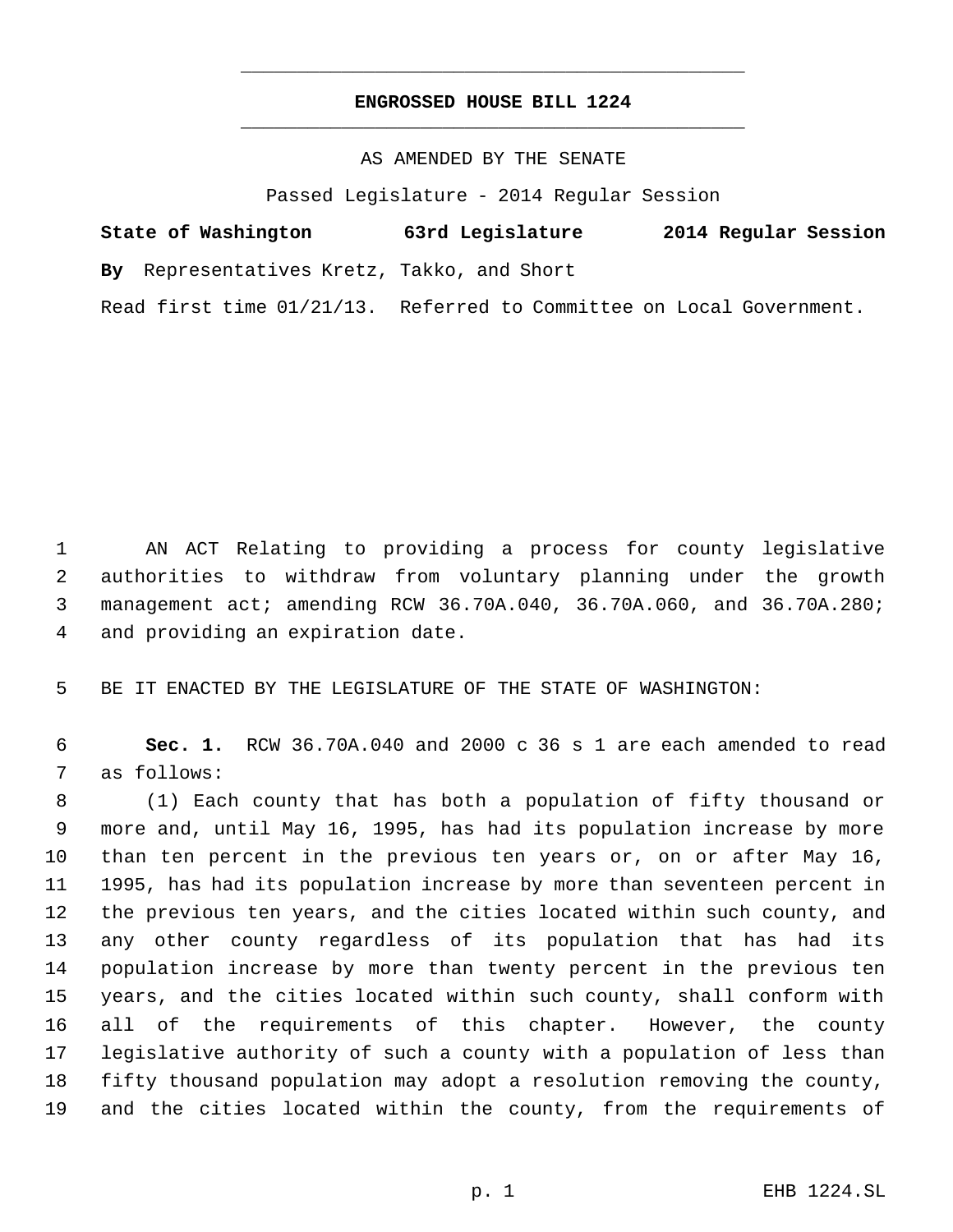adopting comprehensive land use plans and development regulations under this chapter if this resolution is adopted and filed with the department by December 31, 1990, for counties initially meeting this set of criteria, or within sixty days of the date the office of financial management certifies that a county meets this set of criteria under subsection (5) of this section. For the purposes of this subsection, a county not currently planning under this chapter is not required to include in its population count those persons confined in a correctional facility under the jurisdiction of the department of corrections that is located in the county.

 Once a county meets either of these sets of criteria, the requirement to conform with all of the requirements of this chapter remains in effect, even if the county no longer meets one of these sets of criteria.

 (2)(a) The county legislative authority of any county that does not meet either of the sets of criteria established under subsection (1) of this section may adopt a resolution indicating its intention to have subsection (1) of this section apply to the county. Each city, located in a county that chooses to plan under this subsection, shall conform with all of the requirements of this chapter. Once such a resolution has been adopted, the county and the cities located within the county 22 remain subject to all of the requirements of this chapter, unless the county subsequently adopts a withdrawal resolution for partial planning 24 pursuant to (b)(i) of this subsection.

 (b)(i) Until December 31, 2015, the legislative authority of a 26 county may adopt a resolution removing the county and the cities 27 located within the county from the requirements to plan under this 28 section if:

 (A) The county has a population, as estimated by the office of financial management, of twenty thousand or fewer inhabitants at any time between April 1, 2010, and April 1, 2015;

 (B) The county has previously adopted a resolution indicating its intention to have subsection (1) of this section apply to the county;

 (C) At least sixty days prior to adopting a resolution for partial planning, the county provides written notification to the legislative body of each city within the county of its intent to consider adopting 37 the resolution; and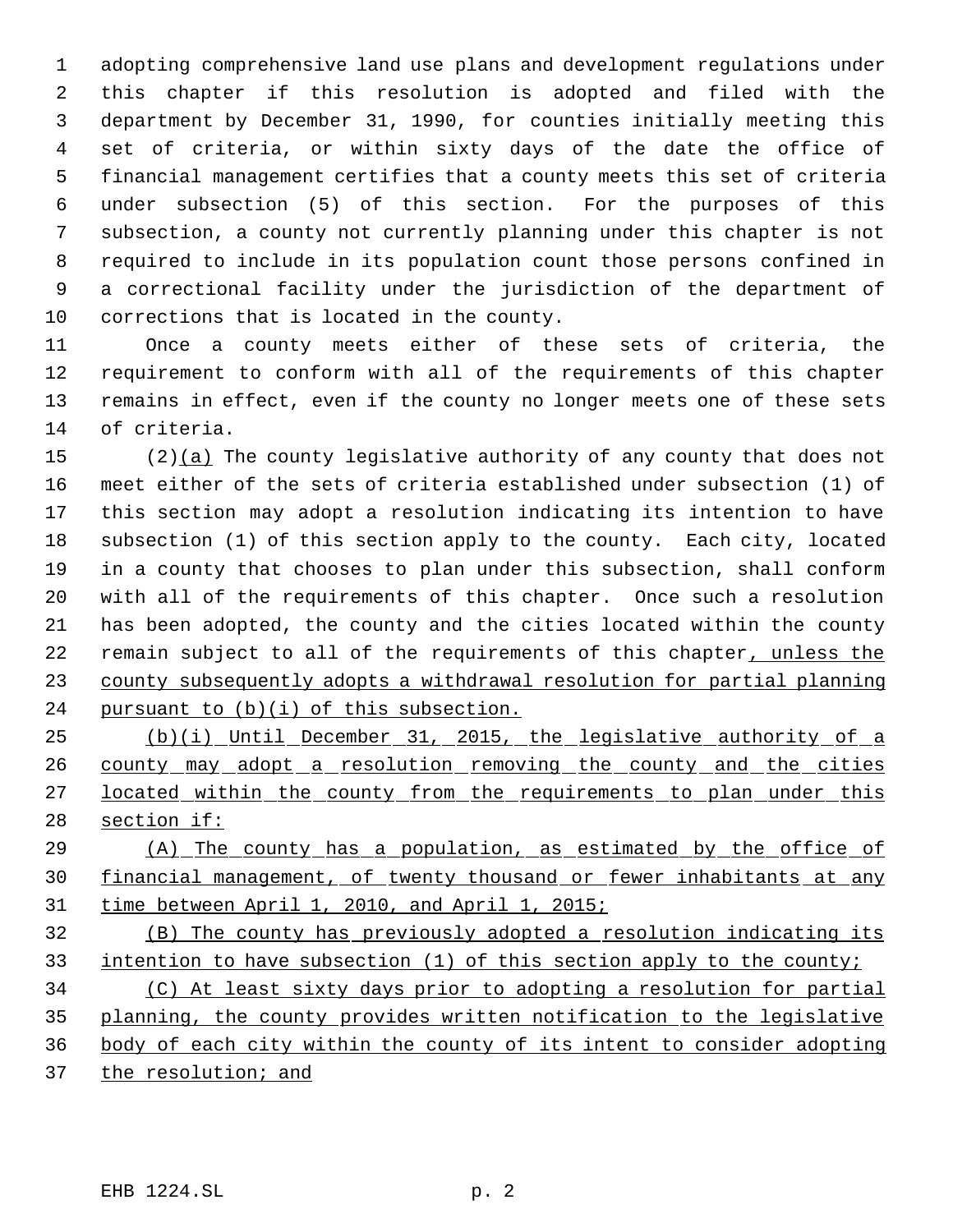- (D) The legislative bodies of at least sixty percent of those 2 cities having an aggregate population of at least seventy-five percent 3 of the incorporated county population have not: Adopted resolutions 4 opposing the action by the county; and provided written notification of 5 the resolutions to the county.
- (ii) Upon adoption of a resolution for partial planning under (b)(i) of this subsection:
- (A) The county and the cities within the county are, except as 9 provided otherwise, no longer obligated to plan under this section; and (B) The county may not, for a minimum of ten years from the date of 11 adoption of the resolution, adopt another resolution indicating its 12 intention to have subsection (1) of this section apply to the county.
- (c) The adoption of a resolution for partial planning under (b)(i) of this subsection does not nullify or otherwise modify the 15 requirements for counties and cities established in RCW 36.70A.060, 36.70A.070(5) and associated development regulations, 36.70A.170, and 36.70A.172.

 (3) Any county or city that is initially required to conform with all of the requirements of this chapter under subsection (1) of this section shall take actions under this chapter as follows: (a) The county legislative authority shall adopt a countywide planning policy under RCW 36.70A.210; (b) the county and each city located within the county shall designate critical areas, agricultural lands, forest lands, and mineral resource lands, and adopt development regulations conserving these designated agricultural lands, forest lands, and mineral resource lands and protecting these designated critical areas, under RCW 36.70A.170 and 36.70A.060; (c) the county shall designate and take other actions related to urban growth areas under RCW 36.70A.110; (d) if the county has a population of fifty thousand or more, the county and each city located within the county shall adopt a comprehensive plan under this chapter and development regulations that are consistent with and implement the comprehensive plan on or before July 1, 1994, and if the county has a population of less than fifty thousand, the county and each city located within the county shall adopt a comprehensive plan under this chapter and development regulations that are consistent with and implement the comprehensive plan by January 1, 1995, but if the governor makes written findings that a county with a population of less than fifty thousand or a city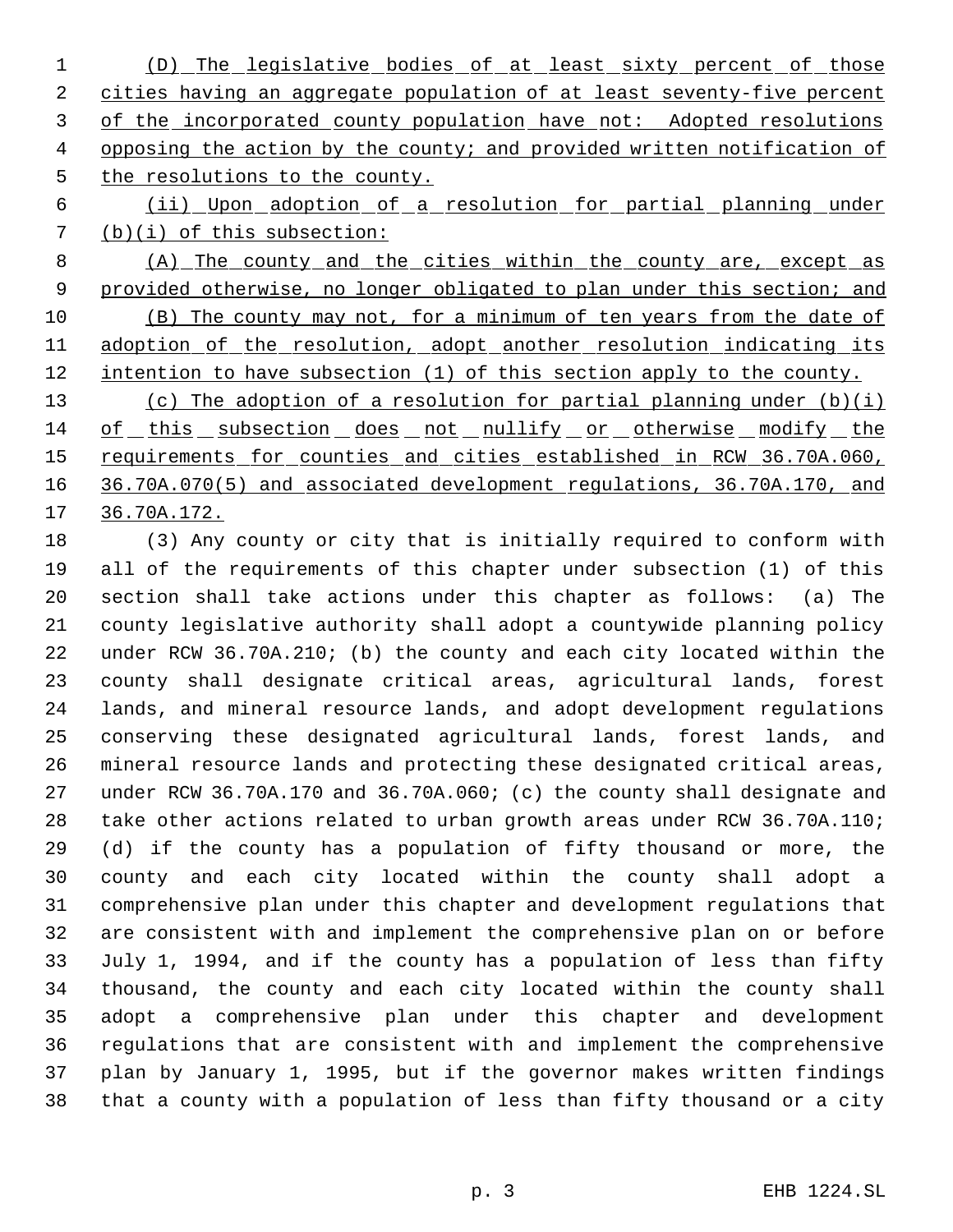located within such a county is not making reasonable progress toward adopting a comprehensive plan and development regulations the governor may reduce this deadline for such actions to be taken by no more than one hundred eighty days. Any county or city subject to this subsection may obtain an additional six months before it is required to have adopted its development regulations by submitting a letter notifying 7 the department ((of community, trade, and economic development)) of its need prior to the deadline for adopting both a comprehensive plan and development regulations.

 (4) Any county or city that is required to conform with all the requirements of this chapter, as a result of the county legislative authority adopting its resolution of intention under subsection (2) of this section, shall take actions under this chapter as follows: (a) The county legislative authority shall adopt a county-wide planning policy under RCW 36.70A.210; (b) the county and each city that is located within the county shall adopt development regulations conserving agricultural lands, forest lands, and mineral resource lands it designated under RCW 36.70A.060 within one year of the date the county legislative authority adopts its resolution of intention; (c) the county shall designate and take other actions related to urban growth areas under RCW 36.70A.110; and (d) the county and each city that is located within the county shall adopt a comprehensive plan and development regulations that are consistent with and implement the comprehensive plan not later than four years from the date the county legislative authority adopts its resolution of intention, but a county or city may obtain an additional six months before it is required to have adopted its development regulations by submitting a letter 28 notifying the department  $((of – community, – trade, – and – economic$ 29 development)) of its need prior to the deadline for adopting both a comprehensive plan and development regulations.

 (5) If the office of financial management certifies that the population of a county that previously had not been required to plan under subsection (1) or (2) of this section has changed sufficiently to meet either of the sets of criteria specified under subsection (1) of this section, and where applicable, the county legislative authority has not adopted a resolution removing the county from these requirements as provided in subsection (1) of this section, the county and each city within such county shall take actions under this chapter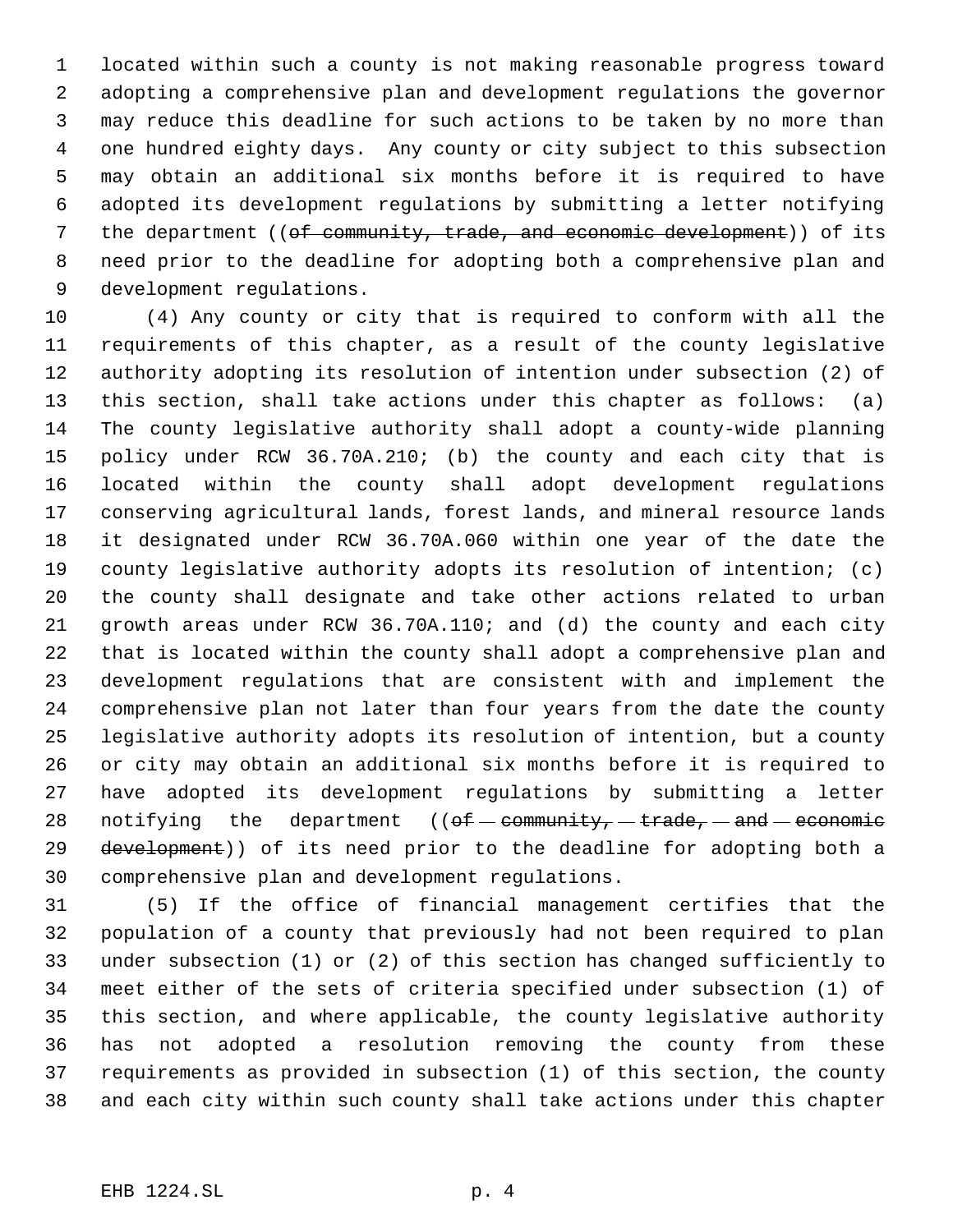as follows: (a) The county legislative authority shall adopt a countywide planning policy under RCW 36.70A.210; (b) the county and each city located within the county shall adopt development regulations under RCW 36.70A.060 conserving agricultural lands, forest lands, and mineral resource lands it designated within one year of the certification by the office of financial management; (c) the county shall designate and take other actions related to urban growth areas under RCW 36.70A.110; and (d) the county and each city located within the county shall adopt a comprehensive land use plan and development regulations that are consistent with and implement the comprehensive plan within four years of the certification by the office of financial management, but a county or city may obtain an additional six months before it is required to have adopted its development regulations by 14 submitting a letter notifying the department ((of community, trade, and 15 economic development)) of its need prior to the deadline for adopting both a comprehensive plan and development regulations.

 (6) A copy of each document that is required under this section shall be submitted to the department at the time of its adoption.

 (7) Cities and counties planning under this chapter must amend the transportation element of the comprehensive plan to be in compliance with this chapter and chapter 47.80 RCW no later than December 31, 2000.

 **Sec. 2.** RCW 36.70A.060 and 2005 c 423 s 3 are each amended to read as follows:

25 (1)(a) (( $\text{Except as provided in RCW } 36.70A.1701$ ,)) Each county that is required or chooses to plan under RCW 36.70A.040, and each city within such county, shall adopt development regulations on or before September 1, 1991, to assure the conservation of agricultural, forest, and mineral resource lands designated under RCW 36.70A.170. Regulations adopted under this subsection may not prohibit uses legally existing on any parcel prior to their adoption and shall remain in effect until the county or city adopts development regulations pursuant to RCW 36.70A.040. Such regulations shall assure that the use of lands adjacent to agricultural, forest, or mineral resource lands shall not interfere with the continued use, in the accustomed manner and in accordance with best management practices, of these designated lands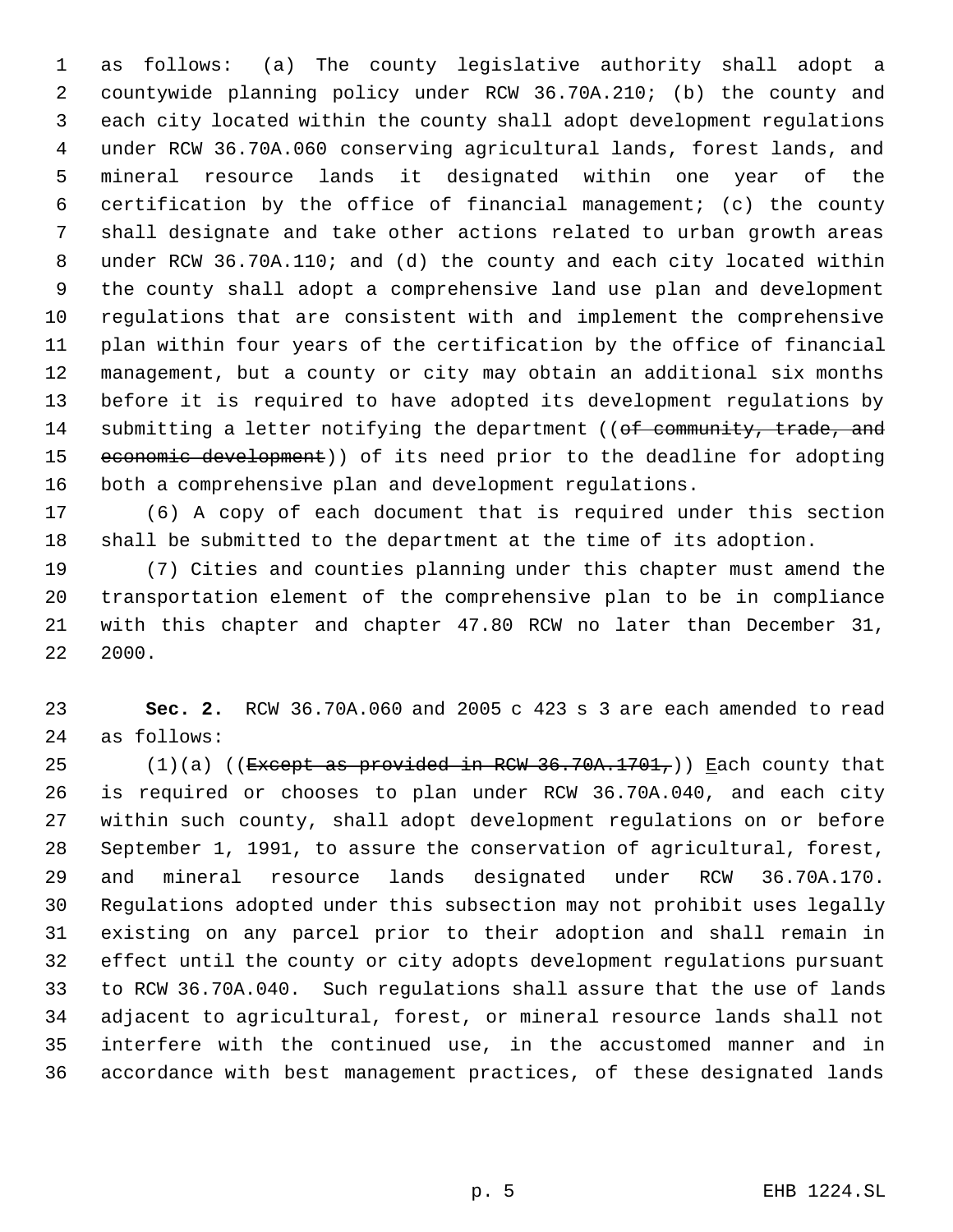for the production of food, agricultural products, or timber, or for the extraction of minerals.

 (b) Counties and cities shall require that all plats, short plats, development permits, and building permits issued for development activities on, or within five hundred feet of, lands designated as agricultural lands, forest lands, or mineral resource lands, contain a notice that the subject property is within or near designated agricultural lands, forest lands, or mineral resource lands on which a variety of commercial activities may occur that are not compatible with residential development for certain periods of limited duration. The notice for mineral resource lands shall also inform that an application might be made for mining-related activities, including mining, extraction, washing, crushing, stockpiling, blasting, transporting, and recycling of minerals.

 (c) Each county that adopts a resolution of partial planning under 16 RCW 36.70A.040(2)(b), and each city within such county, shall adopt 17 development regulations within one year after the adoption of the 18 resolution of partial planning to assure the conservation of agricultural, forest, and mineral resource lands designated under RCW 20 36.70A.170. Regulations adopted under this subsection (1)(c) must comply with the requirements governing regulations adopted under (a) of this subsection.

 $(d)(i)$  A county that adopts a resolution of partial planning under RCW 36.70A.040(2)(b) and that is not in compliance with the planning requirements of this section, RCW 36.70A.040(4), 36.70A.070(5), 26 36.70A.170, and 36.70A.172 at the time the resolution is adopted must, 27 by January 30, 2017, apply for a determination of compliance from the department finding that the county's development regulations, including 29 development regulations adopted to protect critical areas, and comprehensive plans are in compliance with the requirements of this section, RCW 36.70A.040(4), 36.70A.070(5), 36.70A.170, and 36.70A.172. The department must approve or deny the application for a determination of compliance within one hundred twenty days of its receipt or by June 30, 2017, whichever date is earlier.

 (ii) If the department denies an application under (d)(i) of this subsection, the county and each city within is obligated to comply with 37 all requirements of this chapter and the resolution for partial planning adopted under RCW 36.70A.040(2)(b) is no longer in effect.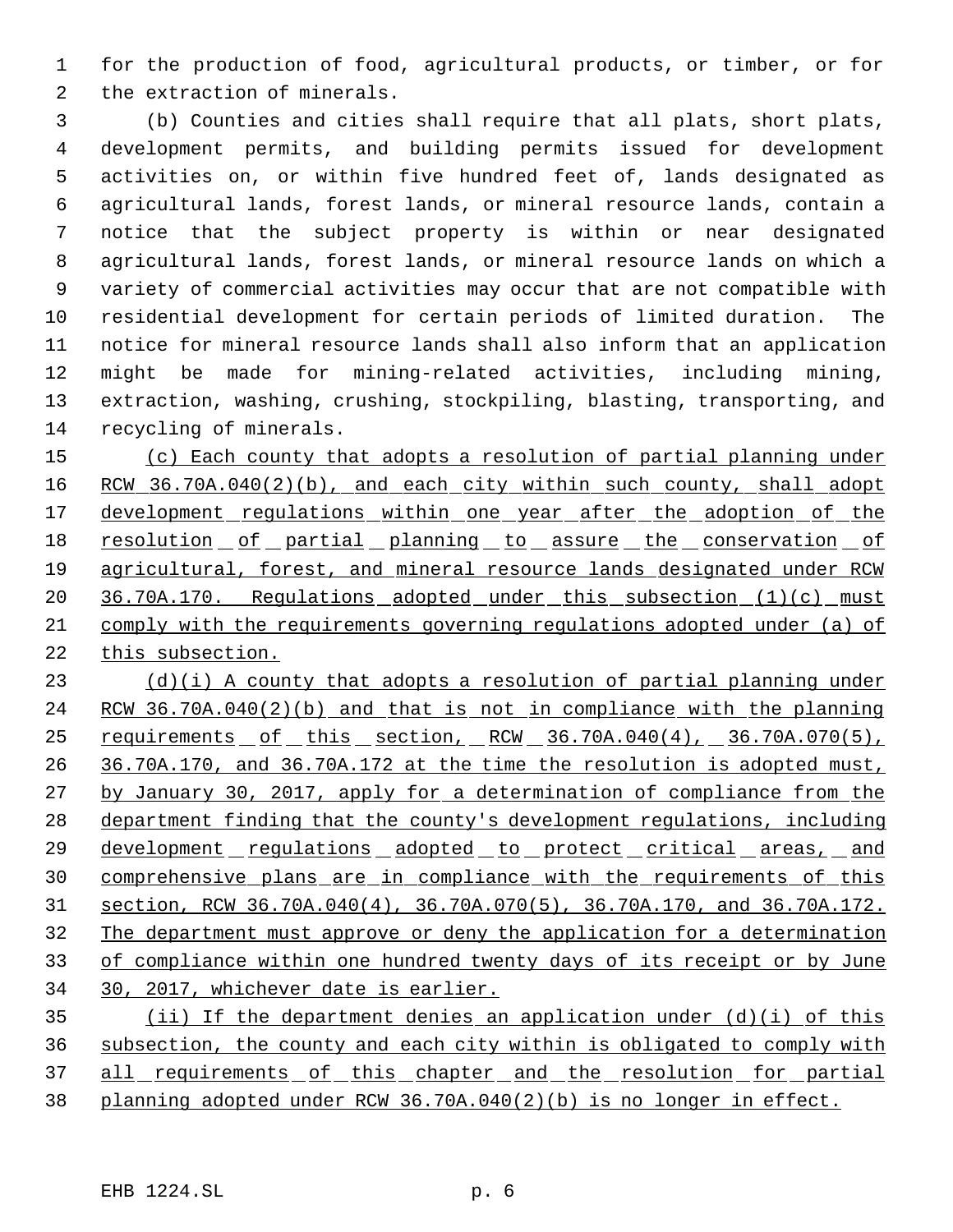(iii) A petition for review of a determination of compliance under  $(d)(i)$  of this subsection may only be appealed to the growth management hearings board within sixty days of the issuance of the decision by the department.

 (iv) In the event of a filing of a petition in accordance with  $(d)(iii)$  of this subsection, the county and the department must equally share the costs incurred by the department for defending an approval of 8 determination of compliance that is before the growth management hearings board.

 (v) The department may implement this subsection (d) by adopting 11 rules related to determinations of compliance. The rules may address, 12 but are not limited to: The requirements for applications for a 13 determination of compliance; charging of costs under (d)(iv) of this subsection; procedures for processing applications; criteria for the 15 evaluation of applications; issuance and notice of department 16 decisions; and applicable timelines.

 (2) Each county and city shall adopt development regulations that protect critical areas that are required to be designated under RCW 36.70A.170. For counties and cities that are required or choose to plan under RCW 36.70A.040, such development regulations shall be adopted on or before September 1, 1991. For the remainder of the counties and cities, such development regulations shall be adopted on or before March 1, 1992.

 (3) Such counties and cities shall review these designations and development regulations when adopting their comprehensive plans under RCW 36.70A.040 and implementing development regulations under RCW 36.70A.120 and may alter such designations and development regulations to insure consistency.

 (4) Forest land and agricultural land located within urban growth areas shall not be designated by a county or city as forest land or agricultural land of long-term commercial significance under RCW 36.70A.170 unless the city or county has enacted a program authorizing transfer or purchase of development rights.

 **Sec. 3.** RCW 36.70A.280 and 2011 c 360 s 17 are each amended to read as follows:

 (1) The growth management hearings board shall hear and determine only those petitions alleging either: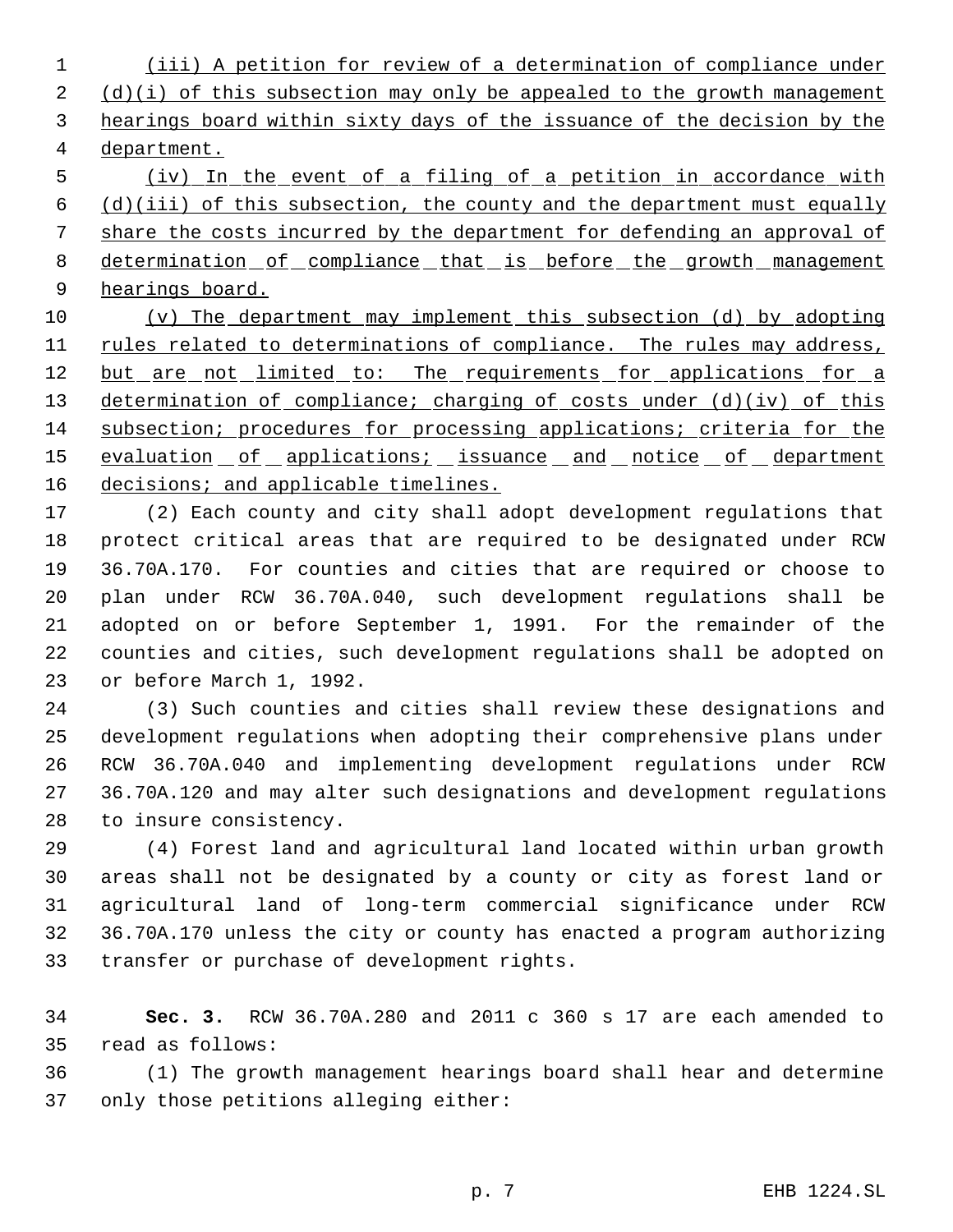(a) That, except as provided otherwise by this subsection, a state agency, county, or city planning under this chapter is not in compliance with the requirements of this chapter, chapter 90.58 RCW as it relates to the adoption of shoreline master programs or amendments thereto, or chapter 43.21C RCW as it relates to plans, development regulations, or amendments, adopted under RCW 36.70A.040 or chapter 90.58 RCW. Nothing in this subsection authorizes the board to hear petitions alleging noncompliance with RCW 36.70A.5801;

 (b) That the twenty-year growth management planning population projections adopted by the office of financial management pursuant to 11 RCW 43.62.035 should be adjusted;

 (c) That the approval of a work plan adopted under RCW 36.70A.735(1)(a) is not in compliance with the requirements of the program established under RCW 36.70A.710;

 (d) That regulations adopted under RCW 36.70A.735(1)(b) are not regionally applicable and cannot be adopted, wholly or partially, by 17 another jurisdiction;  $((\theta \cdot \mathbf{r}))$ 

 (e) That a department certification under RCW 36.70A.735(1)(c) is 19 erroneous<sub>i or</sub>

 (f) That a department determination under RCW 36.70A.060(1)(d) is erroneous.

 (2) A petition may be filed only by: (a) The state, or a county or city that plans under this chapter; (b) a person who has participated orally or in writing before the county or city regarding the matter on which a review is being requested; (c) a person who is certified by the governor within sixty days of filing the request with the board; or (d) a person qualified pursuant to RCW 34.05.530.

 (3) For purposes of this section "person" means any individual, partnership, corporation, association, state agency, governmental subdivision or unit thereof, or public or private organization or entity of any character.

 (4) To establish participation standing under subsection (2)(b) of this section, a person must show that his or her participation before the county or city was reasonably related to the person's issue as presented to the board.

 (5) When considering a possible adjustment to a growth management planning population projection prepared by the office of financial